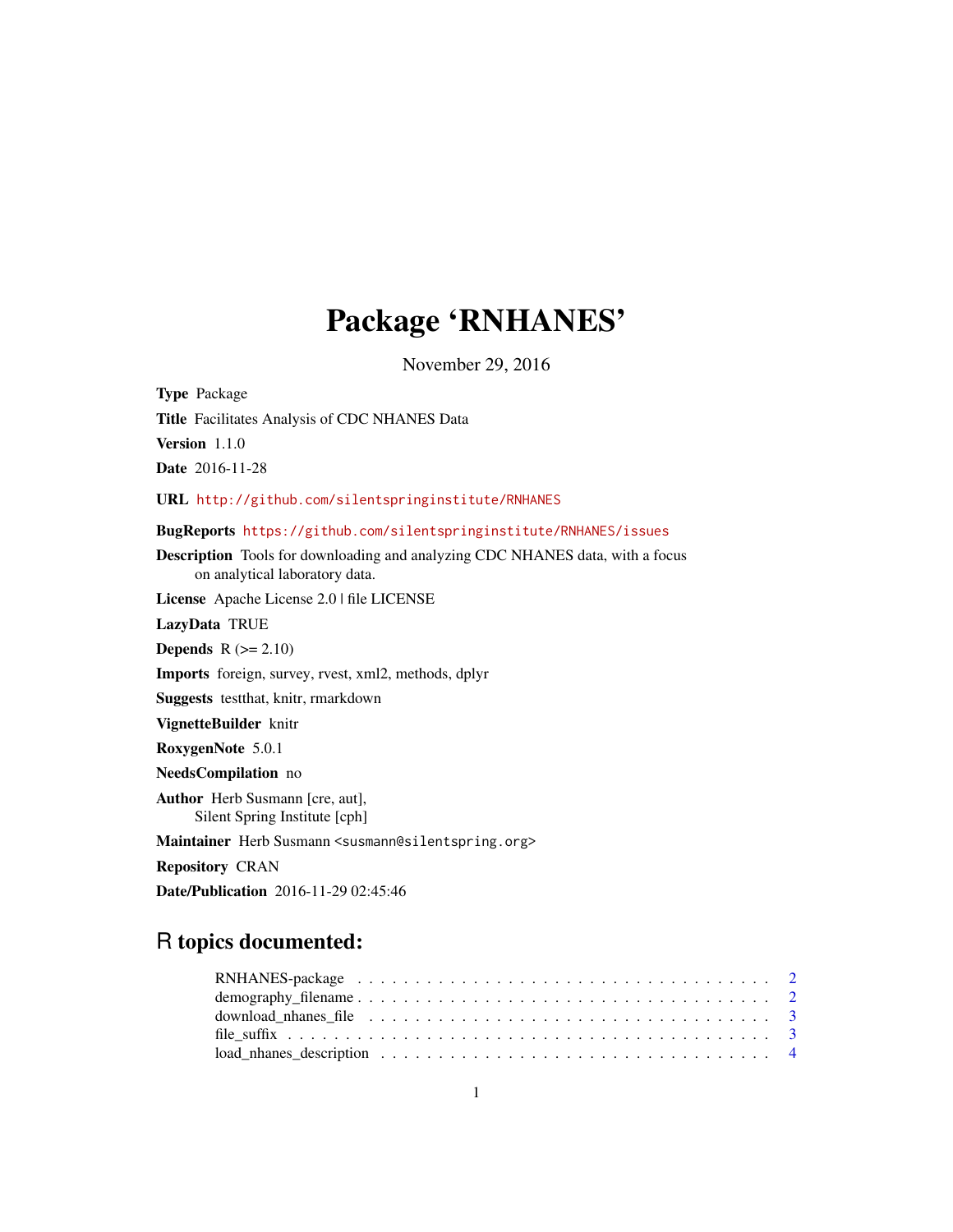<span id="page-1-0"></span>

| Index | 17 |
|-------|----|

RNHANES-package *RNHANES simplifies downloading and analyzing NHANES data.*

#### Description

RNHANES simplifies downloading and analyzing NHANES data.

| demography_filename | Translates cycle years into the correct demography filename suffix, e.g. |
|---------------------|--------------------------------------------------------------------------|
|                     | $'2001-2002'$ returns $'B'$                                              |

#### Description

Translates cycle years into the correct demography filename suffix, e.g. '2001-2002' returns 'B'

#### Usage

```
demography_filename(year)
```
#### Arguments

year NHANES cycle, e.g. "2001-2002"

#### Value

suffix character e.g. "B"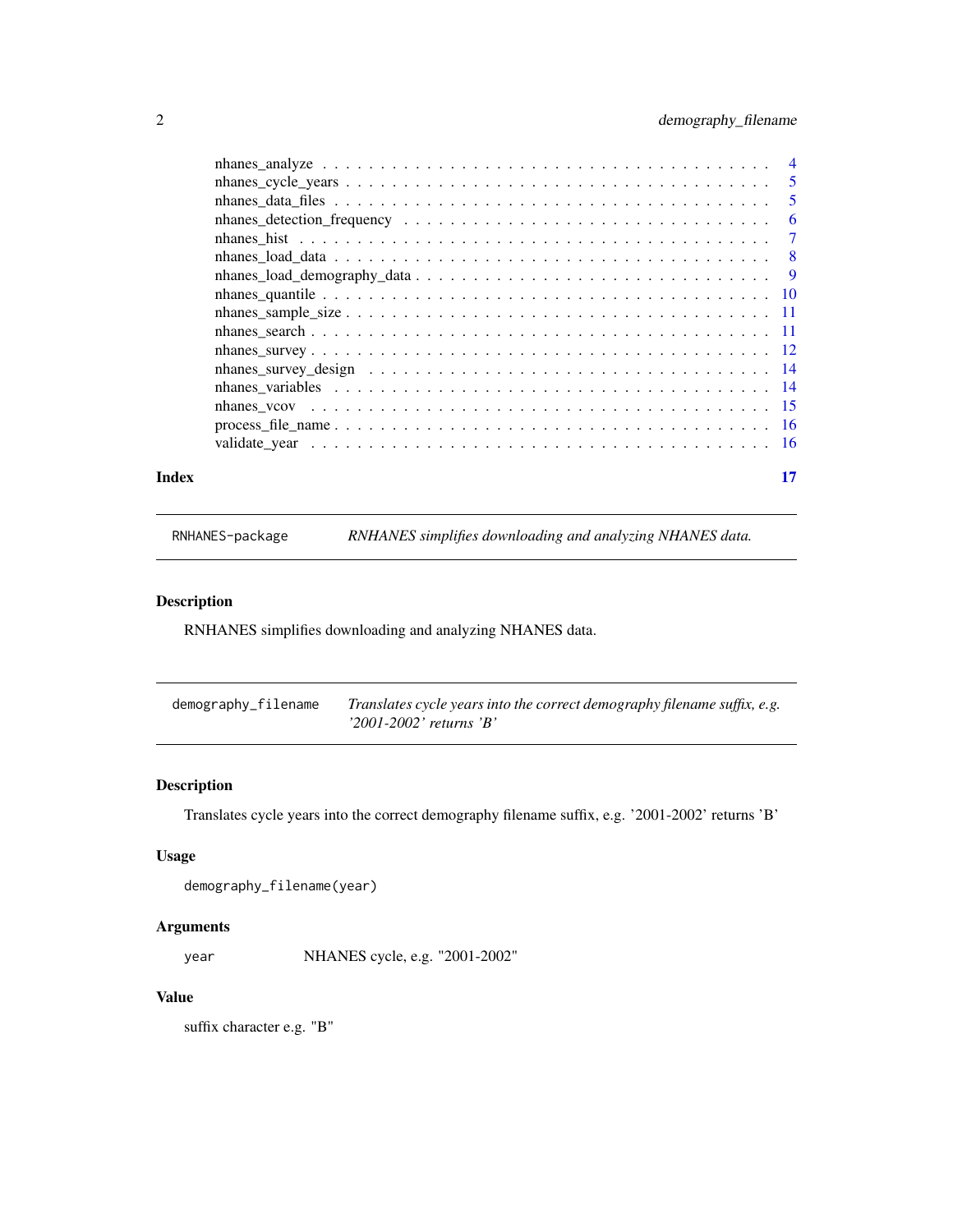<span id="page-2-0"></span>download\_nhanes\_file *Download an NHANES data file from a given cycle*

#### Description

Download an NHANES data file from a given cycle

#### Usage

```
download_nhanes_file(file_name, year, destination = tempdir(), cache = TRUE)
```
#### Arguments

| file_name   | file name                           |
|-------------|-------------------------------------|
| year        | NHANES cycle                        |
| destination | directory to download the file into |
| cache       | whether to cache the file           |

#### Value

path to the downloaded file

file\_suffix *Returns the NHANES file suffix for the given year*

#### Description

Returns the NHANES file suffix for the given year

#### Usage

file\_suffix(year)

#### Arguments

year NHANES cycle year (e.g. "2001-2002")

#### Value

suffix character (e.g. "B" or "C")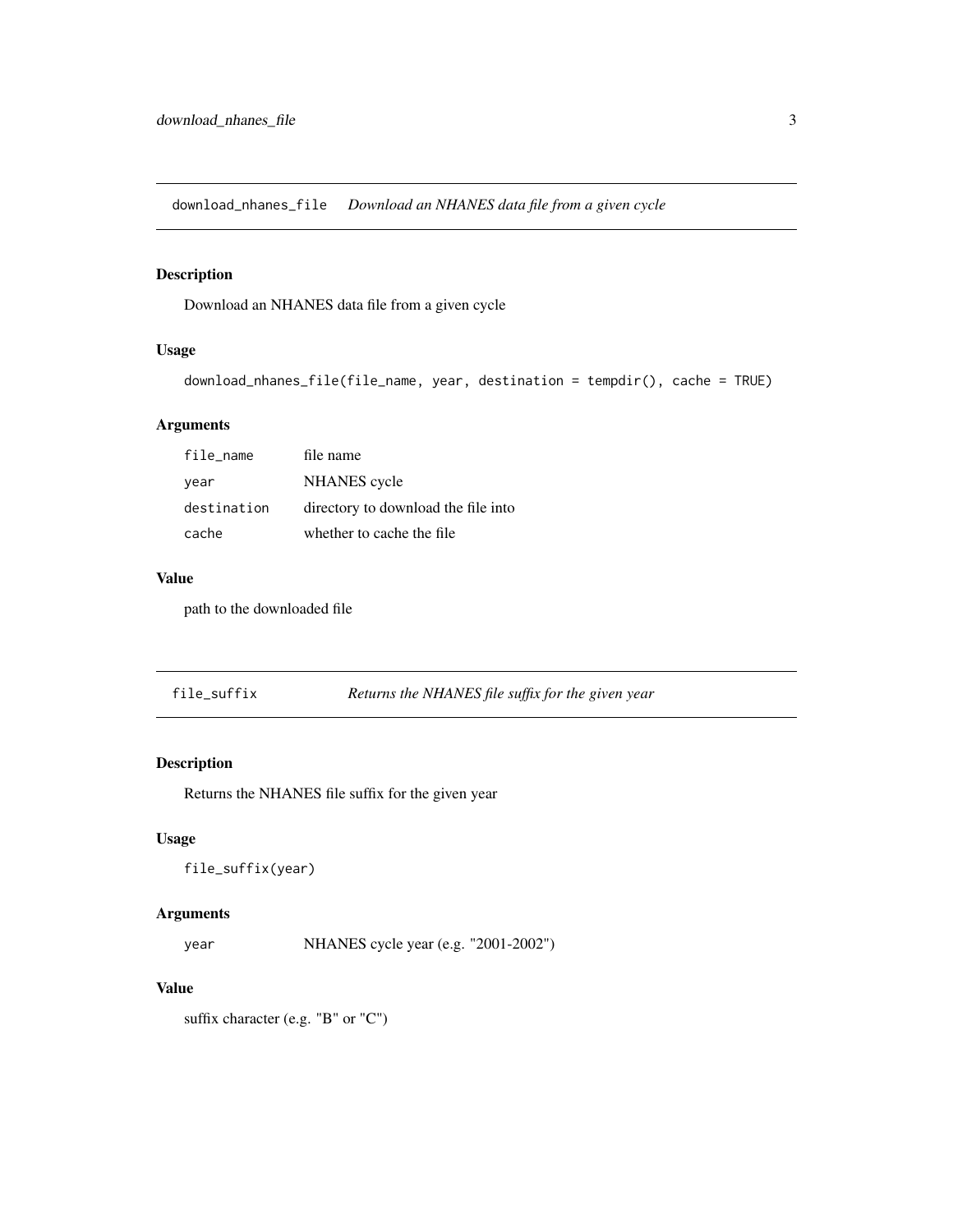<span id="page-3-0"></span>load\_nhanes\_description

*Download an NHANES description file*

#### Description

Download an NHANES description file

#### Usage

```
load_nhanes_description(file_name, year, destination = tempdir(),
 cache = FALSE)
```
#### Arguments

| file name   | file name                           |
|-------------|-------------------------------------|
| year        | NHANES cycle                        |
| destination | directory to download the file into |
| cache       | whether to cache the file           |

#### Value

data frame containing the file description

nhanes\_analyze *Compute quantiles from NHANES weighted survey data*

#### Description

Compute quantiles from NHANES weighted survey data

#### Usage

```
nhanes_analyze(analysis_fun, nhanes_data, column, comment_column = "",
 weights_column = "", filter = NULL)
```
#### Arguments

| analysis_fun | function to use to analyze each variable             |
|--------------|------------------------------------------------------|
| nhanes_data  | data frame containing NHANES data                    |
| column       | column name of the variable to compute quantiles for |
|              | comment_column comment column name of the variable   |
|              | weights_column name of the weights column            |
| filter       | logical expression used to subset the data           |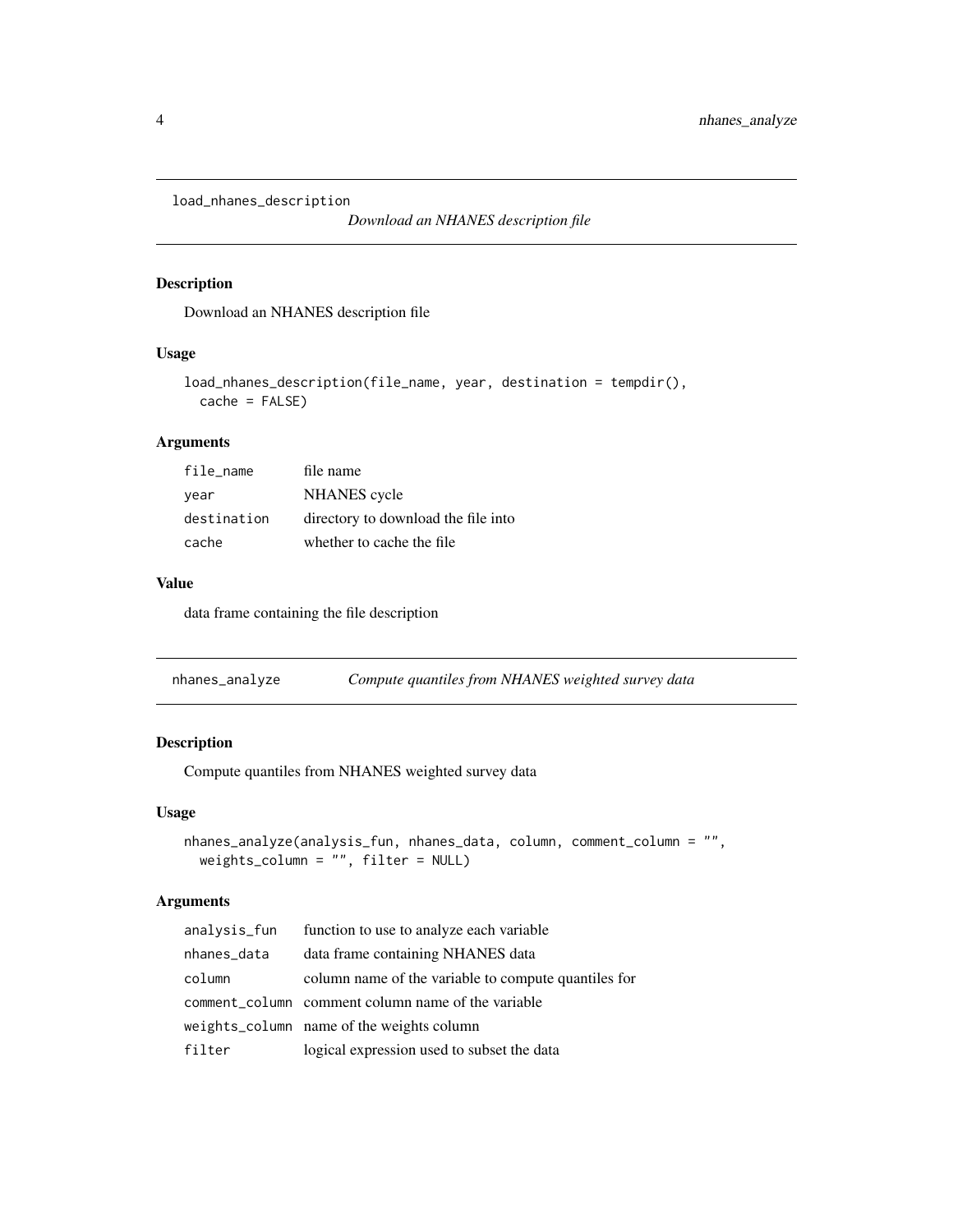#### <span id="page-4-0"></span>Value

a data frame

nhanes\_cycle\_years *List the valid NHANES cycle years*

#### Description

List the valid NHANES cycle years

#### Usage

```
nhanes_cycle_years()
```
#### Value

vector of NHANES cycle years

nhanes\_data\_files *List the NHANES data files*

#### Description

List the NHANES data files

#### Usage

```
nhanes_data_files(components = "all", destination = tempfile(),
  cache = TRUE)
```
#### Arguments

| components  | one of "all", "demographics", "dietary", "examination", "laboratory", "question-<br>naire"      |
|-------------|-------------------------------------------------------------------------------------------------|
| destination | destinatino to save the file lists                                                              |
| cache       | whether to cache the downloaded file lists so they don't have to be re-downloaded<br>every time |

#### Value

data frame of NHANES data files available to download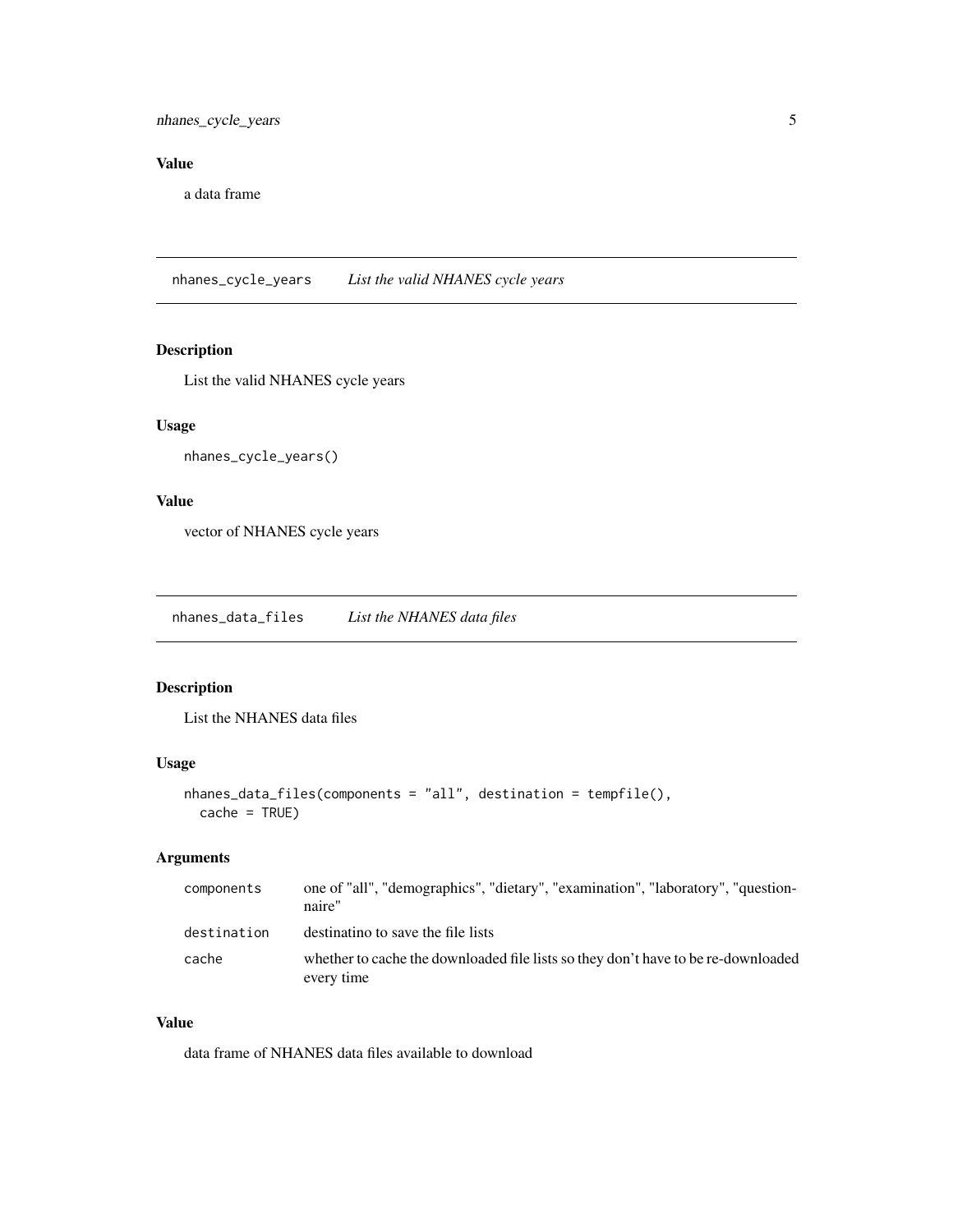#### Examples

## Not run:

```
# Download a data frame of all the NHANES data files
files <- nhanes_data_files()
# Download a data frame of just the laboratory files
lab_files <- nhanes_data_files(component = "laboratory")
```
## End(Not run)

nhanes\_detection\_frequency

*Compute detection frequencies of NHANES data*

#### Description

Compute detection frequencies of NHANES data

#### Usage

```
nhanes_detection_frequency(nhanes_data, column, comment_column,
 weights_column = "", filter = NULL)
```
#### Arguments

| nhanes_data | data frame containing NHANES data                                                         |
|-------------|-------------------------------------------------------------------------------------------|
| column      | column names of the variables to compute detection frequencies for                        |
|             | comment_column comment column names of the variables to compute detection frequencies for |
|             | weights_column sample weight column                                                       |
| filter      | logical expression used to subset the data                                                |

#### Value

named vector of detection frequencies

#### Examples

```
## Not run:
dat <- nhanes_load_data("UHG_G", "2011-2012", demographics = TRUE)
# Compute detection frequency
nhanes_detection_frequency(dat, c("URXUHG"), c("URDUHGLC"))
## End(Not run)
```
<span id="page-5-0"></span>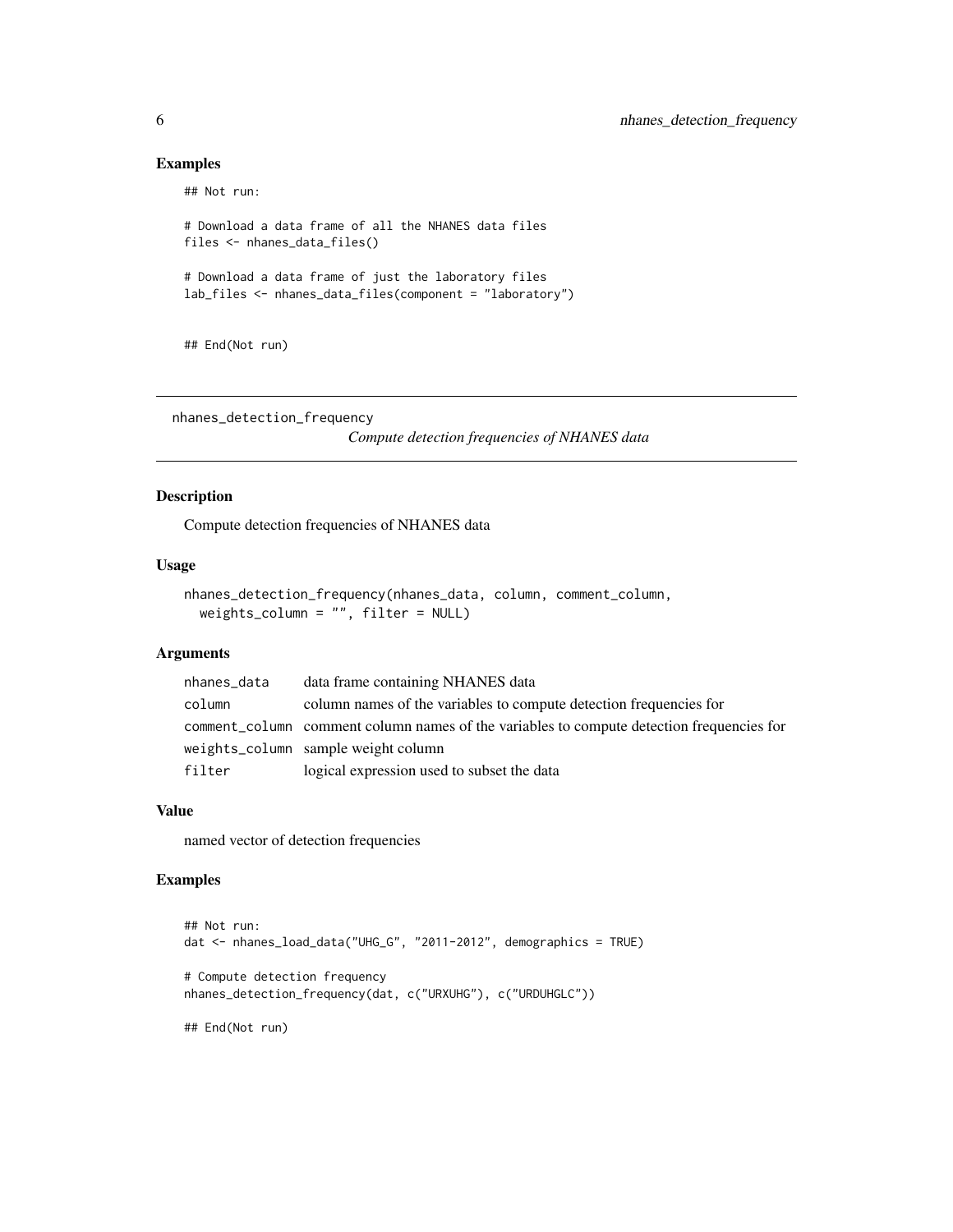<span id="page-6-0"></span>

#### Description

Plot a weighted histogram of an NHANES variable

#### Usage

```
nhanes_hist(nhanes_data, column, comment_column, weights_column = "",
 filter = ", transform = ", ...)
```
#### Arguments

| nhanes_data | data frame containing NHANES data                                                          |
|-------------|--------------------------------------------------------------------------------------------|
| column      | column name of the variable to plot                                                        |
|             | comment_column comment column of the variable to plot                                      |
|             | weights_column name of the weights column                                                  |
| filter      | logical expression used to subset the data                                                 |
| transform   | transformation to apply to the column. Accepts any function name, for example:<br>" $log"$ |
| $\cdots$    | parameters passed through to svyhist function                                              |

#### Value

a data frame

#### Examples

```
## Not run:
dat <- nhanes_load_data("PFC_G", "2011-2012", demographics = TRUE)
nhanes_hist(dat, "LBXPFOA")
## End(Not run)
```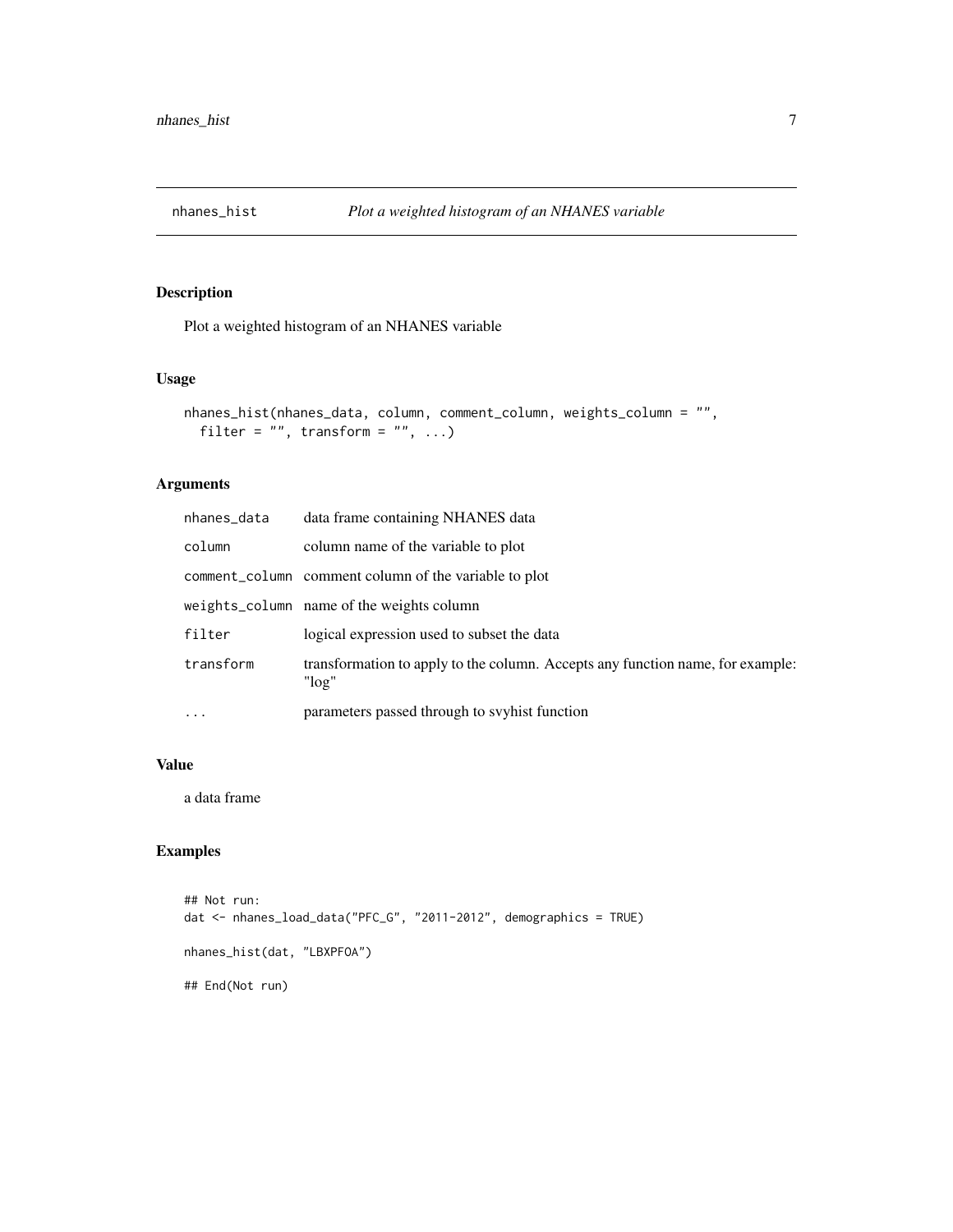<span id="page-7-0"></span>

#### Description

Download NHANES data files.

#### Usage

```
nhanes_load_data(file_name, year, destination = tempdir(),
  demographics = FALSE, cache = TRUE, recode = FALSE,
  recode_data = FALSE, recode_demographics = FALSE,
  allow_duplicate_files = FALSE)
```
#### Arguments

| file_name             | NHANES file name (e.g. "EPH") or a vector of filenames (e.g c("EPH", "GHB"))                                 |
|-----------------------|--------------------------------------------------------------------------------------------------------------|
| year                  | NHANES cycle year (e.g. "2007-2008") or a vector of cycle years                                              |
| destination           | directory to download the files to                                                                           |
| demographics          | include demographics data into the dataset                                                                   |
| cache                 | whether to cache the file to disk                                                                            |
| recode                | whether to recode the data and demographics (overrides other parameters)                                     |
| recode_data           | whether to recode just the data                                                                              |
| recode_demographics   |                                                                                                              |
|                       | whether to recode just the demographics                                                                      |
| allow_duplicate_files |                                                                                                              |
|                       | how to handle a request that has duplicate file names/cycle years. By default<br>duplicates will be removed. |
|                       |                                                                                                              |

#### Details

If you supply vectors for both file\_name and year, then the vectors are paired and each file\_name/year pair is downloaded. For example, file\_name = c("EPH, GHB"), year = c("2009-2010", "2011- 2012") will download "EPH\_F.XPT" and "EPH\_G.XPT". In other words, the function does not download every possible combination of file\_name and year.

You can specify file names in several formats. In order of specificity: You can supply the complete filename: "EPH\_F.XPT" You can supply the filename without an extension: "EPH\_F" You can supply the filename without a suffix: "EPH", year = "2009-2010"

If you are loading the same file across multiple years, you must supply the filename without a suffix so that the correct suffix for each year can be used.

This function returns either a list or a data frame. If you load multiple files, the return value will always be a list. This is because the columns may not match in between files. If you load one file, the result will be a data frame.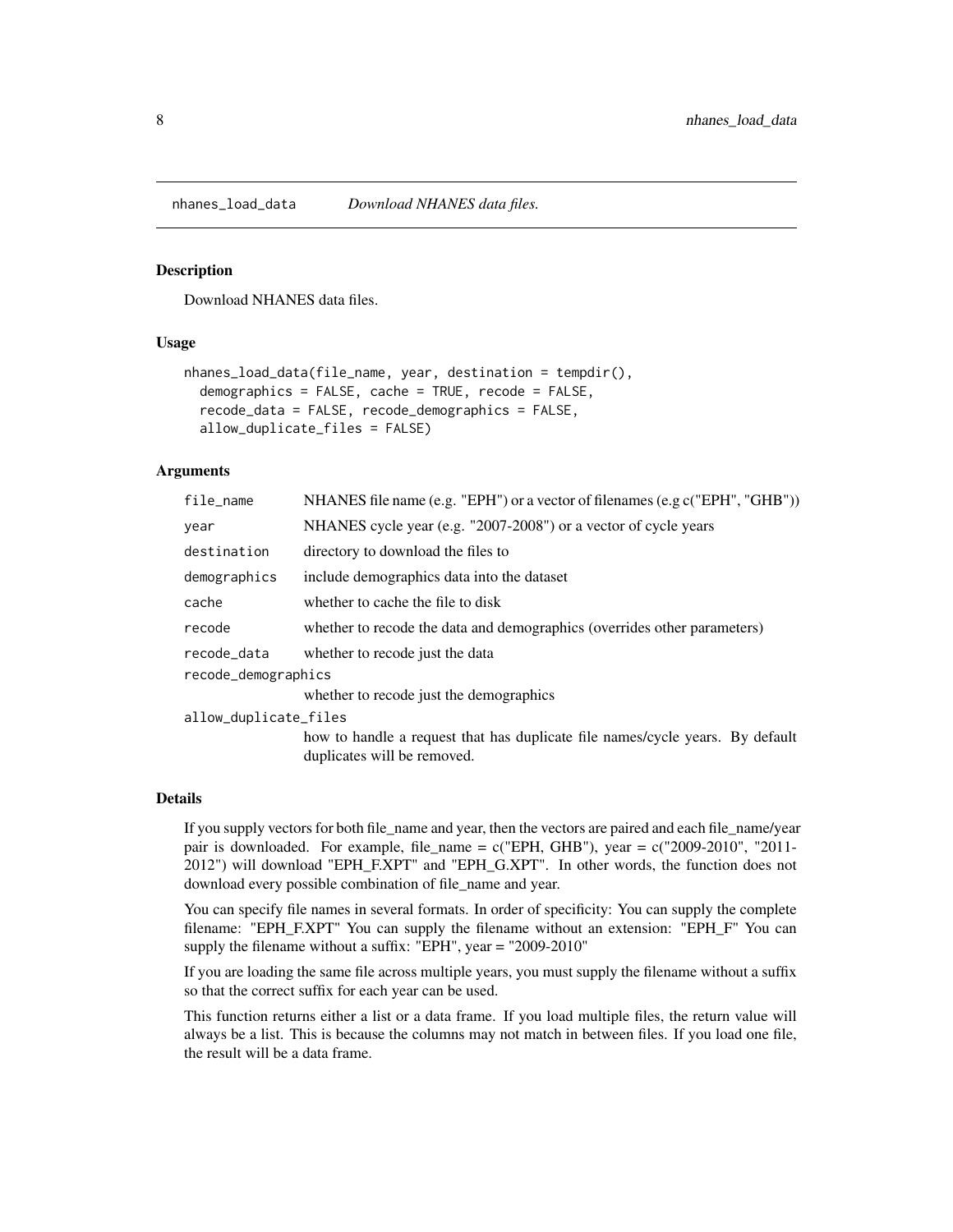#### <span id="page-8-0"></span>Value

if file\_name or year is a vector, returns a list containing a data frame for each file\_name. If file\_name and year are both singletons, then a data frame is returned.

#### Examples

```
## Not run:
nhanes_load_data("UHG", "2011-2012")
# Load data with demographics
nhanes_load_data("UHG", "2011-2012", demographics = TRUE)
# Download to /tmp directory and overwrite the file if it already exists
nhanes_load_data("HDL_E", "2007-2008", destination = "/tmp", cache = FALSE)
## End(Not run)
```
nhanes\_load\_demography\_data

*Download NHANES demography files for a specific cycle.*

#### Description

Download NHANES demography files for a specific cycle.

#### Usage

```
nhanes_load_demography_data(year, destination = tempdir(), cache = FALSE)
```
#### Arguments

| vear        | NHANES cycle year (e.g. $"2011-2012"$ )            |
|-------------|----------------------------------------------------|
| destination | directory to download the file to                  |
| cache       | whether load the file if it already exists on disk |

#### Examples

```
## Not run:
nhanes_load_demography_data("2011-2012")
```
## End(Not run)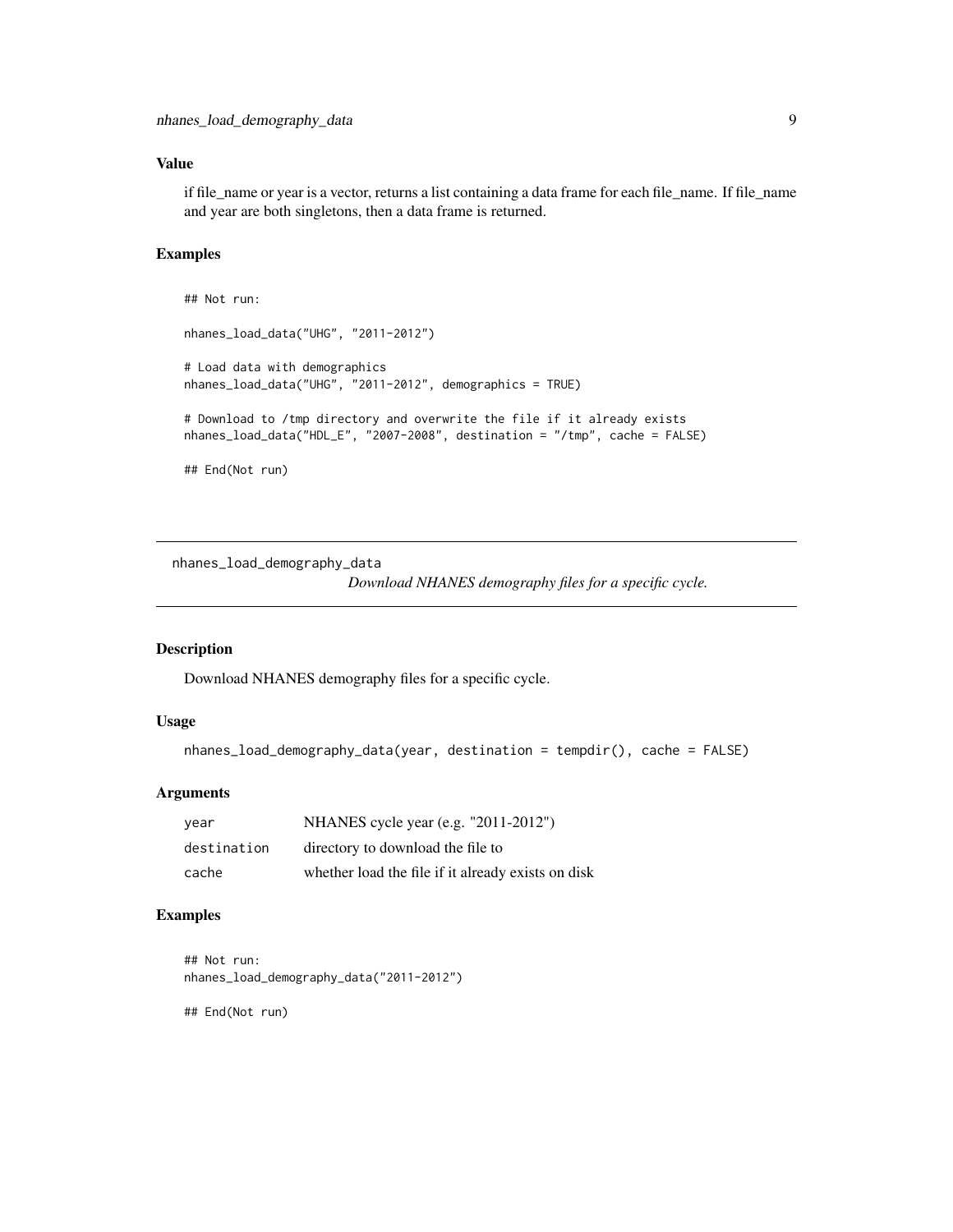<span id="page-9-0"></span>

#### Description

Compute quantiles from NHANES weighted survey data

#### Usage

```
nhanes_quantile(nhanes_data, column, comment_column = "",
 weights_column = "", quantiles = seq(0, 1, 0.25), filter = NULL)
```
### Arguments

| nhanes_data | data frame containing NHANES data                                                                          |
|-------------|------------------------------------------------------------------------------------------------------------|
| column      | column name of the variable to compute quantiles for                                                       |
|             | comment_column comment column name of the variable for checking if computed quantiles are<br>below the LOD |
|             | weights_column name of the weights column                                                                  |
| quantiles   | numeric or vector numeric of quantiles to compute                                                          |
| filter      | logical expression used to subset the data                                                                 |

#### Value

a data frame

### Examples

```
## Not run:
dat <- nhanes_load_data("UHG_G", "2011-2012", demographics = TRUE)
# Compute 50th, 95th, and 99th quantiles
nhanes_quantile(dat, "URXUHG", "URDUHGLC", "WTSA2YR", c(0.5, 0.95, 0.99))
## End(Not run)
```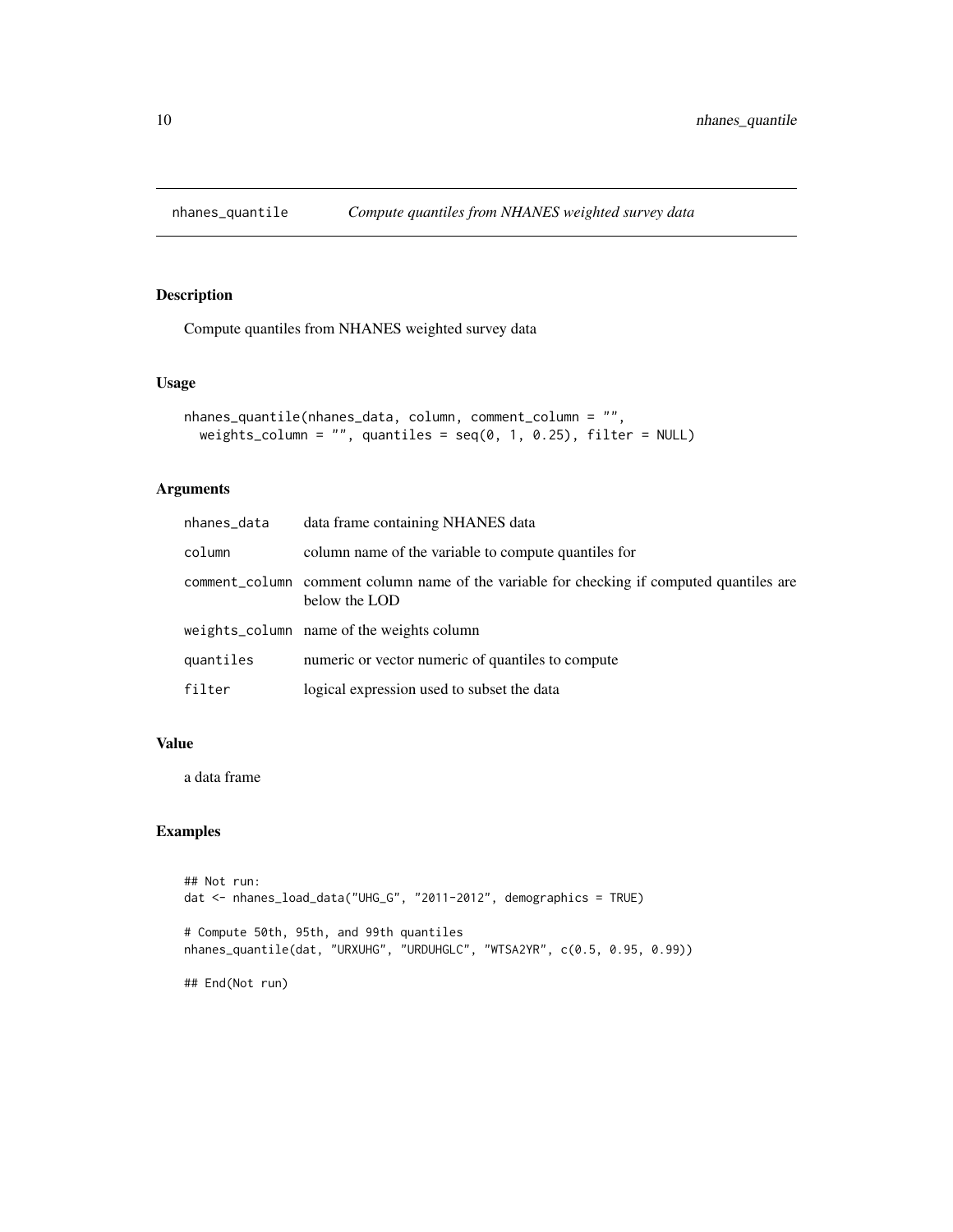<span id="page-10-0"></span>nhanes\_sample\_size *Compute the sample size of NHANES data*

#### Description

Compute the sample size of NHANES data

#### Usage

```
nhanes_sample_size(nhanes_data, column, comment_column = "",
 weights_column = "", filter = NULL)
```
#### Arguments

| nhanes_data | data frame containing NHANES data                                                                          |
|-------------|------------------------------------------------------------------------------------------------------------|
| column      | column name of the variable to compute quantiles for                                                       |
|             | comment_column comment column name of the variable for checking if computed quantiles are<br>below the LOD |
|             | weights_column name of the weights column                                                                  |
| filter      | logical expression used to subset the data                                                                 |

#### Value

a data frame

#### Examples

```
## Not run:
dat <- nhanes_load_data("UHG_G", "2011-2012", demographics = TRUE)
nhanes_sample_size(dat, "URXUHG", "URDUHGLC")
## End(Not run)
```
nhanes\_search *Search the results from nhanes\_variables or nhanes\_data\_files*

#### Description

Search the results from nhanes\_variables or nhanes\_data\_files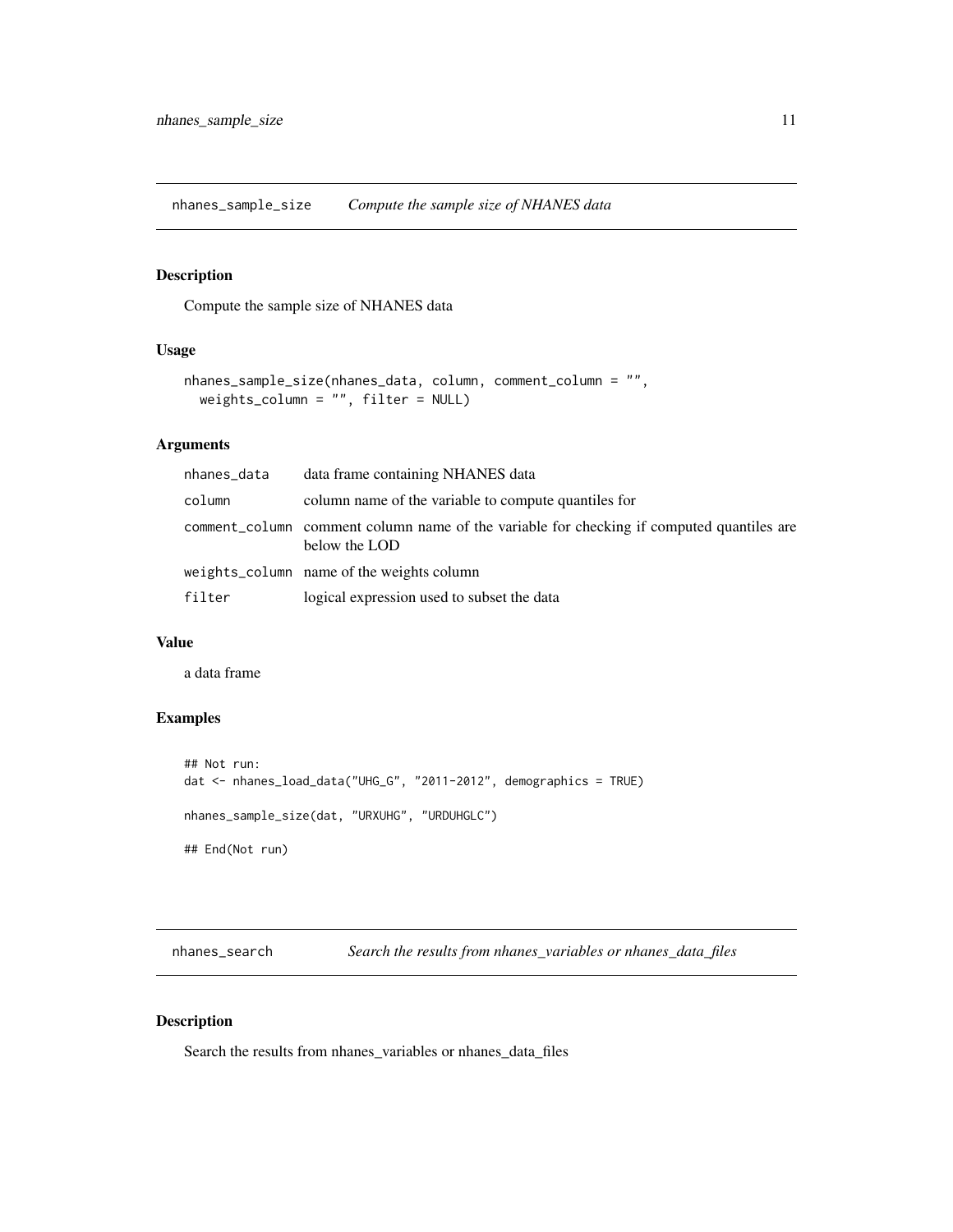#### <span id="page-11-0"></span>Usage

```
nhanes_search(nhanes_data, query, ..., fuzzy = FALSE, ignore_case = TRUE,
 max\_distance = 0.2
```
#### Arguments

| nhanes_data  | nhanes variable list, from nhanes_variables function, or data file list, from nhanes_data_files |
|--------------|-------------------------------------------------------------------------------------------------|
| query        | regular expression search query                                                                 |
| $\cdots$     | additional arguments to pass to dplyr::filter                                                   |
| fuzzy        | whether to use fuzzy string matching for search (based on edit distances)                       |
| ignore_case  | whether search query is case-sensitive                                                          |
| max_distance | parameter for tuning fuzzy string matching, 0-1                                                 |
|              |                                                                                                 |

#### Value

data frame filtered by search query

#### Examples

```
## Not run:
nhanes_files <- nhanes_data_files()
# Search for data files about pesticides
nhanes_search(nhanes_files, "pesticides")
## End(Not run)
```
#### Description

Apply a function from the survey package to NHANES data

#### Usage

```
nhanes_survey(survey_fun, nhanes_data, column, comment_column = "",
 weights_column = "", filter = NULL, analyze = "values",
 callback = NULL, ...)
```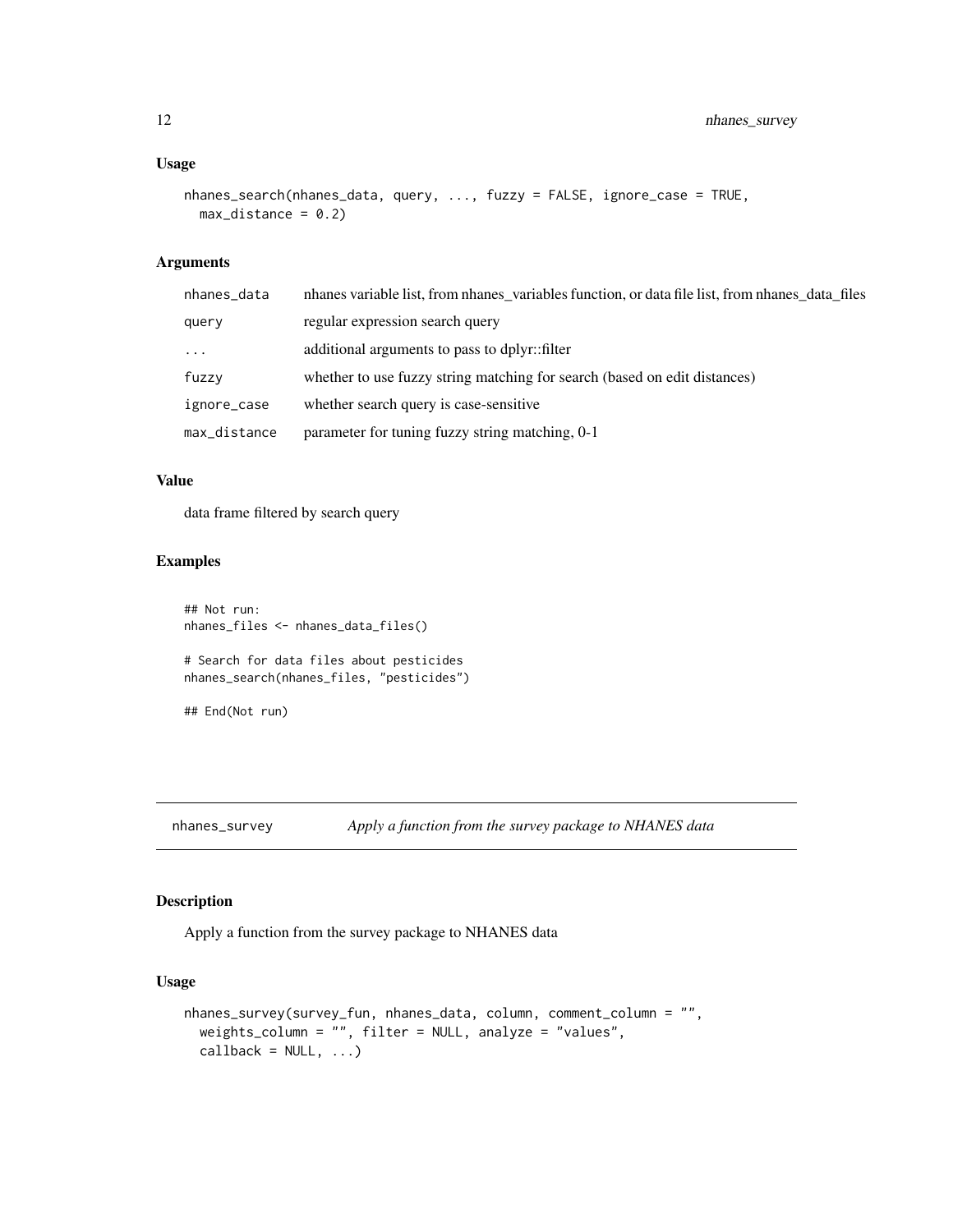#### nhanes\_survey 13

#### Arguments

| survey_fun  | the survey package function (e.g. syquantile or symeses)                                               |
|-------------|--------------------------------------------------------------------------------------------------------|
| nhanes_data | data frame containing NHANES data                                                                      |
| column      | column name of the variable to compute quantiles for                                                   |
|             | comment_column comment column name of the variable                                                     |
|             | weights_column name of the weights column                                                              |
| filter      | logical expression used to subset the data                                                             |
| analyze     | one of "values" or "comments", whether to apply the survey function to the value<br>or comment column. |
| callback    | optional function to execute on each row of the dataframe                                              |
| $\cdots$    | other arguments to pass to the survey function                                                         |

#### Details

This function provides a generic way to apply any function from the survey package to NHANES data. RNHANES provides specific wrappers for computing quantiles (nhanes\_quantile) and detection frequencies (nhanes\_detection\_frequency), and this function provides a general way to use any survey function.

#### Value

a data frame

#### Examples

```
## Not run:
library(survey)
nhanes_data <- nhanes_load_data("EPH", "2011-2012", demographics = TRUE)
# Compute the mean of triclosan using the svymean function
nhanes_survey(svymean, nhanes_data, "URXTRS", "URDTRSLC", na.rm = TRUE)
# Compute the variance using svyvar
nhanes_survey(svyvar, nhanes_data, "URXTRS", "URDTRSLC", na.rm = TRUE)
```
## End(Not run)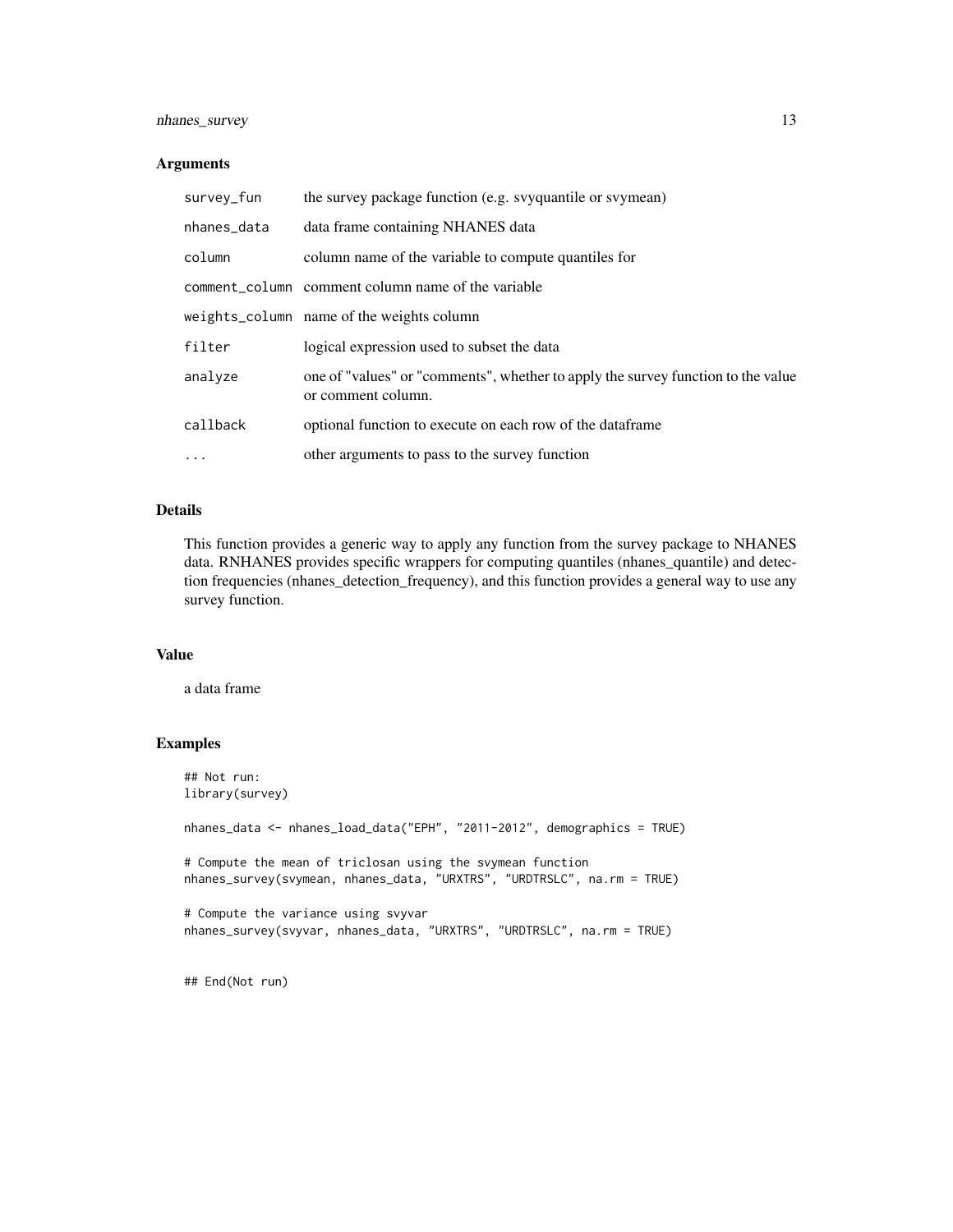<span id="page-13-0"></span>nhanes\_survey\_design *Build survey objects for NHANES data*

#### Description

Build survey objects for NHANES data

#### Usage

```
nhanes_survey_design(nhanes_data, weights_column = "")
```
#### Arguments

nhanes\_data data frame containing NHANES data weights\_column name of the weights column

#### Value

a survey design object

#### Examples

```
## Not run:
dat <- nhanes_load_data("UHG_G", "2011-2012", demographics = TRUE)
design <- nhanes_survey_design(dat, "WTSA2YR")
svymean(~RIDAGEYR, design)
svyglm(URXUHG ~ RIDAGEYR + RIAGENDR, design)
## End(Not run)
```
nhanes\_variables *Load the NHANES comprehensive variable list*

#### Description

Load the NHANES comprehensive variable list

#### Usage

```
nhanes_variables(components = "all", destination = tempfile(),
 cache = TRUE)
```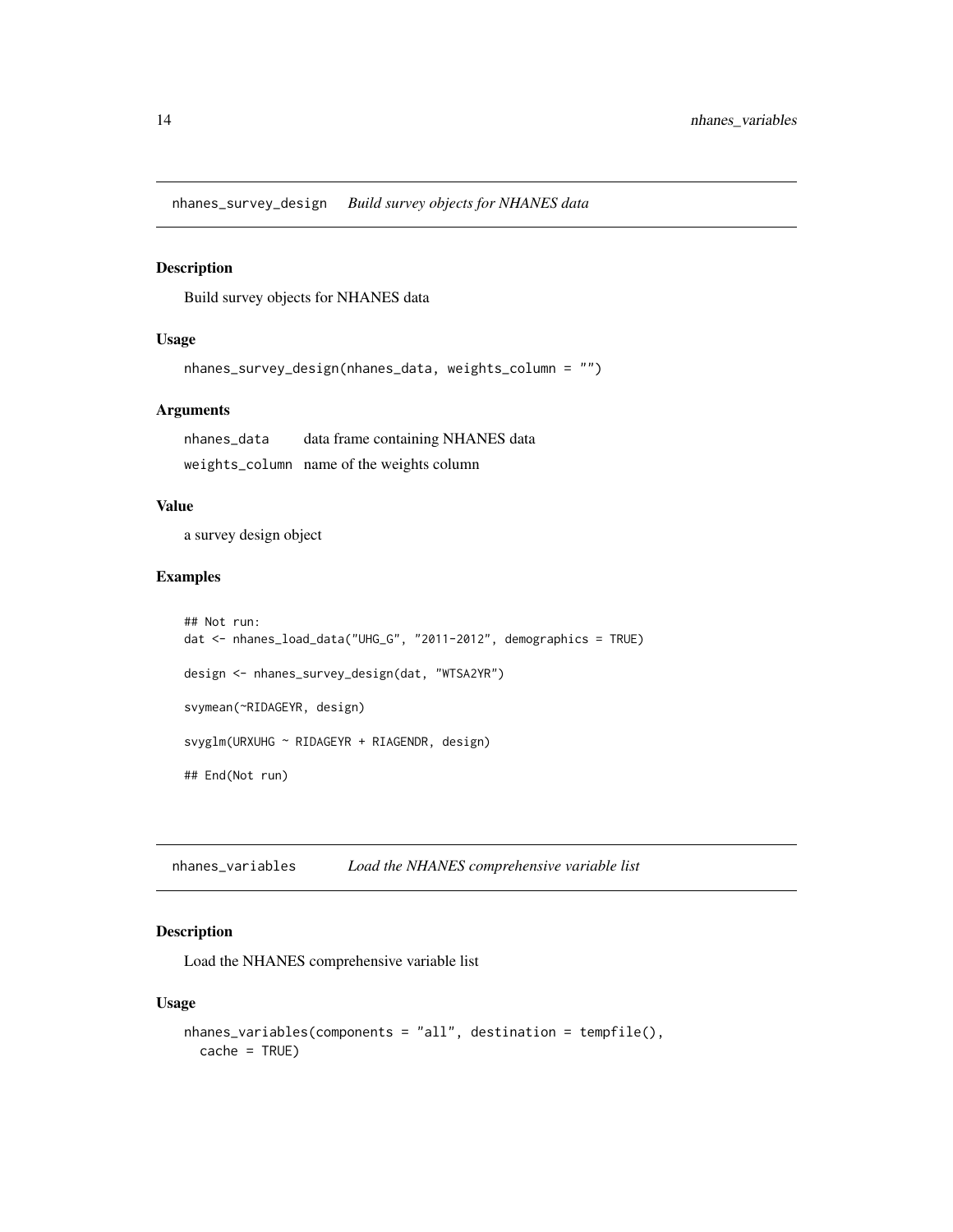#### <span id="page-14-0"></span>nhanes\_vcov 15

#### Arguments

| components  | one of "all", "demographics", "dietary", "examination", "laboratory", "question-<br>naire"         |
|-------------|----------------------------------------------------------------------------------------------------|
| destination | where to save the variable list                                                                    |
| cache       | whether to cache the downloaded variable list so it doesn't have to be re-downloaded<br>every time |
|             | Helper function for nhanes_variables function                                                      |

#### Value

dat

#### Examples

## Not run:

# Download the comprehensive NHANES variable list variables <- nhanes\_variables()

# Download the variable list and cache it in a specific file variables <- nhanes\_variables(destination = "./nhanes\_data")

## End(Not run)

| nhanes_vcov |  | Extract variance/covariance matrix from parameters of svymean |
|-------------|--|---------------------------------------------------------------|
|             |  |                                                               |

#### Description

Extract variance/covariance matrix from parameters of svymean

#### Usage

```
nhanes_vcov(nhanes_data, columns, weights_column = "", filter = "")
```
#### Arguments

| nhanes_data | data frame containing NHANES data          |
|-------------|--------------------------------------------|
| columns     | columns to include in symmether for        |
|             | weights_column name of the weights column  |
| filter      | logical expression used to subset the data |

#### Value

a data frame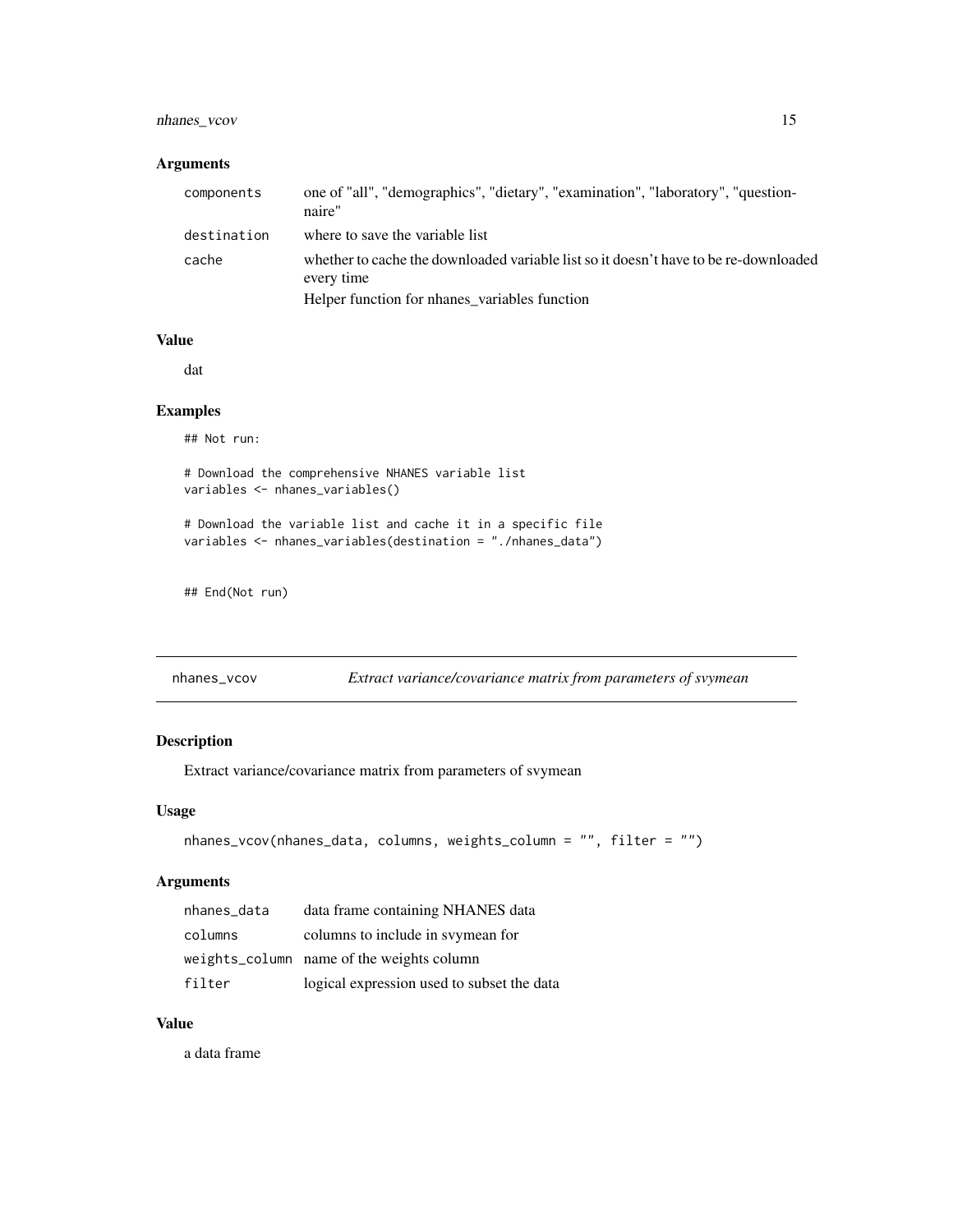### Examples

```
## Not run:
dat <- nhanes_load_data("PFC_G", "2011-2012", demographics = TRUE)
nhanes_vcov(dat, c("LBXPFOA", "LBXPFOS"))
## End(Not run)
```

| process_file_name | Processes a file name to make sure it is valid and has the correct suf-         |
|-------------------|---------------------------------------------------------------------------------|
|                   | fix and extension File names with an extension (e.g. ".XPT") are not<br>altered |
|                   |                                                                                 |

#### Description

Processes a file name to make sure it is valid and has the correct suffix and extension File names with an extension (e.g. ".XPT") are not altered

#### Usage

```
process_file_name(file_name, year, extension = ".XPT")
```
#### Arguments

| file name | name of the file  |
|-----------|-------------------|
| vear      | NHANES cycle year |
| extension | file extension    |

| validate_year | Check that the year is in the correct format e.g. '2001-2002' is correct |
|---------------|--------------------------------------------------------------------------|
|               | and returns TRUE, '2001' is not correct and returns FALSE                |

#### Description

Check that the year is in the correct format e.g. '2001-2002' is correct and returns TRUE, '2001' is not correct and returns FALSE

#### Usage

validate\_year(year, throw\_error = TRUE)

#### Arguments

| year        | the year or years to validate                    |
|-------------|--------------------------------------------------|
| throw error | whether to throw an error if the year is invalid |

<span id="page-15-0"></span>